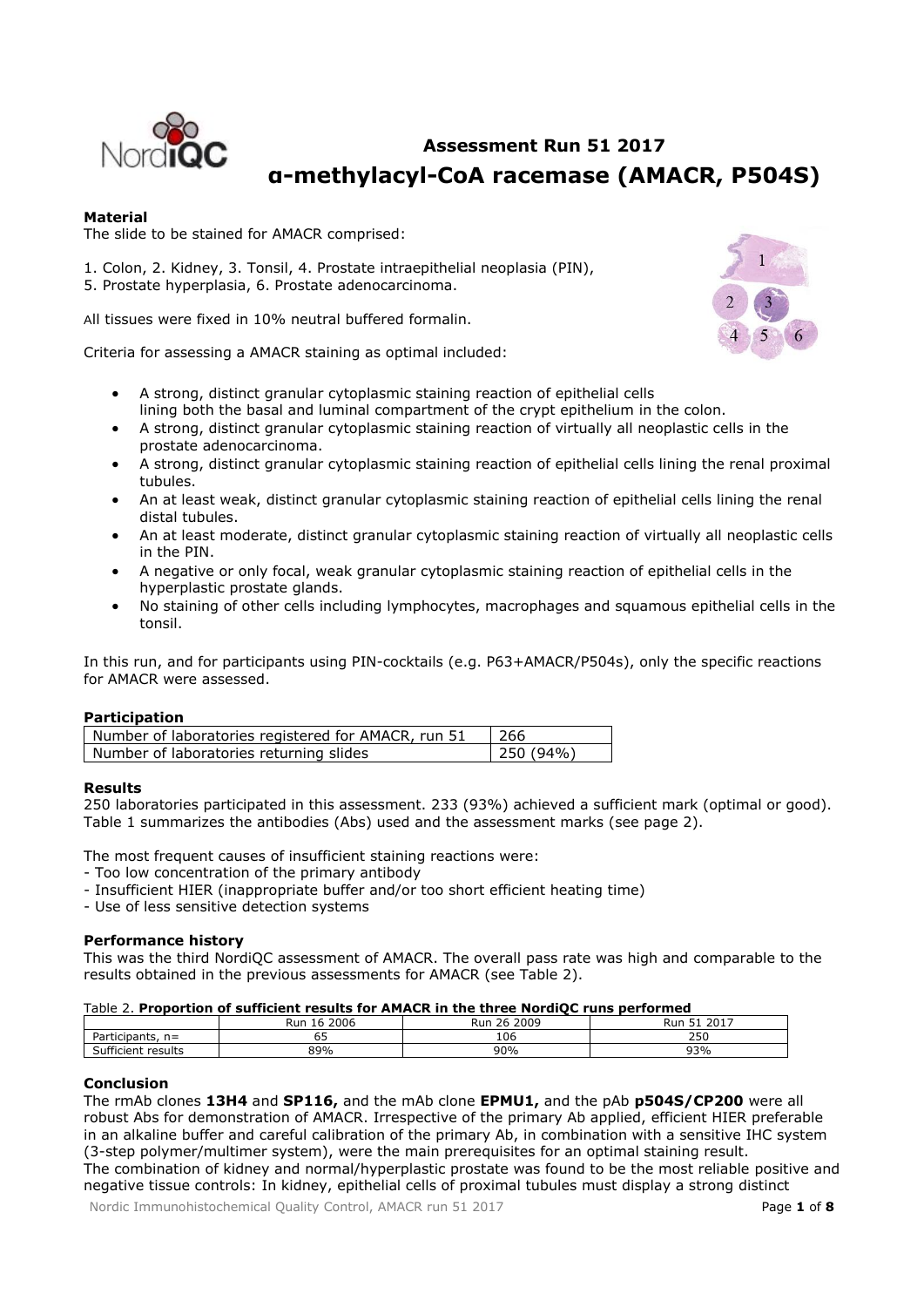granular cytoplasmic staining, whereas epithelial cells of the distal tubules must show a weak, but distinct granular cytoplasmic staining reaction. In the normal/hyperplastic prostate, epithelial cells of the glands must be negative or only focally, display a weak granular reaction pattern.

| Concentrated antibodies                                                         | n                                                               | Vendor                                                                                                                                 | Optimal      | Good           | <b>Borderline</b> | Poor         | Suff. <sup>1</sup> | Suff.<br>OPS <sup>2</sup> |
|---------------------------------------------------------------------------------|-----------------------------------------------------------------|----------------------------------------------------------------------------------------------------------------------------------------|--------------|----------------|-------------------|--------------|--------------------|---------------------------|
| rmAb clone 13H4                                                                 | 102<br>13<br>8<br>6<br>3<br>$\overline{2}$<br>$\mathbf{1}$<br>1 | Agilent/Dako<br>Cell Marque<br>Zeta Corporation<br>Biologo<br>Immunologic<br>Thermo/NeoMarkers<br><b>BioSB</b><br>Diagnostic Biosystem | 78           | 51             | 7                 | 0            | 95%                | 96%                       |
| mAb clone EPMU1                                                                 | 8                                                               | Leica/Novocastra                                                                                                                       | 2            | 4              | $\mathbf{1}$      | 1            | 75%                | 100%                      |
| mAb clone BS2                                                                   | 1                                                               | Nordic Biosite                                                                                                                         | 0            | 0              | $\mathbf{1}$      | 0            | L,                 |                           |
| pAb P504S CP200                                                                 | 4                                                               | <b>Biocare Medical</b>                                                                                                                 | 4            | 0              | 0                 | 0            | -                  | $\overline{a}$            |
| PIN-Cocktails <sup>3</sup>                                                      |                                                                 |                                                                                                                                        |              |                |                   |              |                    |                           |
| rmAb clone $13H4 +$<br>mAb clone 4A4 +<br>mAb clone D5/16 B4                    | 1                                                               | Agilent/Dako                                                                                                                           | 0            | $\mathbf{1}$   | 0                 | 0            |                    |                           |
| pAb P504s +<br>mAb clone 4A4                                                    | 1                                                               | <b>Zytomed Systems</b>                                                                                                                 | 0            | $\mathbf{1}$   | $\mathbf 0$       | 0            | ۰                  | ٠                         |
| Ready-To-Use antibodies                                                         |                                                                 |                                                                                                                                        |              |                |                   |              |                    |                           |
| rmAb clone 13H4<br><b>IS/IR060</b>                                              | 26                                                              | Agilent/Dako                                                                                                                           | 13           | 13             | $\mathbf 0$       | 0            | 100%               | 100%                      |
| rmAb clone 13H4 <sup>4</sup><br><b>IS/IR060</b>                                 | 10                                                              | Agilent/Dako                                                                                                                           | 6            | 4              | 0                 | 0            | 100%               | ÷,                        |
| rmAb clone 13H4<br>GA060                                                        | 22                                                              | Agilent/Dako                                                                                                                           | 14           | $\overline{7}$ | $\mathbf{1}$      | 0            | 95%                | 100%                      |
| rmAb clone $13H45$<br>GA060                                                     | 4                                                               | Agilent/Dako                                                                                                                           | 3            | 0              | 0                 | $\mathbf{1}$ | ÷                  |                           |
| rmAb clone 13H4<br>MAD-000305QD                                                 | 5                                                               | Master Diagnostica                                                                                                                     | $\mathbf{1}$ | 3              | $\mathbf{1}$      | 0            | ÷,                 |                           |
| rmAb clone 13H4<br>504R-10-ASR                                                  | 4                                                               | Cell Marque                                                                                                                            | 3            | $\mathbf{1}$   | $\mathbf 0$       | 0            | ÷                  | ÷,                        |
| rmAb clone 13H4<br>AN449-5M                                                     | 2                                                               | Biogenex                                                                                                                               | 1            | 0              | 1                 | 0            | ٠                  | ٠                         |
| rmAb clone 13H4<br><b>RMA-0546</b>                                              | 1                                                               | Maixin                                                                                                                                 | 1            | 0              | $\mathbf 0$       | $\Omega$     | ÷,                 | ÷,                        |
| rmAb clone 13H4<br><b>MON-RTU1167</b>                                           | 1                                                               | Monosan/Sanbio                                                                                                                         | 1            | 0              | 0                 | $\mathbf 0$  | ٠                  | $\overline{a}$            |
| rmAb clone 13H4<br>RM-9130-R7                                                   | 1                                                               | Thermo S./Neomarkers                                                                                                                   | 0            | 0              | $\mathbf{1}$      | $\mathbf 0$  | ÷                  | ÷,                        |
| rmAb clone SP116<br>790-6011                                                    | 14                                                              | Roche/Ventana                                                                                                                          | 5            | 8              | 1                 | 0            | 93%                | 100%                      |
| mAb clone EPMU1<br>PA0210                                                       | 2                                                               | Leica/Novocastra                                                                                                                       | 1            | 0              | 0                 | 1            |                    |                           |
| pAb P504S<br>PP/APA200                                                          | 2                                                               | <b>Biocare Medical</b>                                                                                                                 | $\mathbf{1}$ | $\mathbf{1}$   | 0                 | 0            | ÷,                 | L,                        |
| pAb P504S<br><b>RBG002</b>                                                      | $\mathbf{1}$                                                    | Zytomed System                                                                                                                         | $\mathbf{1}$ | 0              | 0                 | 0            | ÷                  |                           |
| <b>Unknown</b><br>8291-C010                                                     | $\mathbf{1}$                                                    | Sakura Finetek USA                                                                                                                     | $\mathbf{1}$ | 0              | 0                 | 0            | ÷,                 | $\overline{a}$            |
| PIN-Cocktails <sup>3</sup>                                                      |                                                                 |                                                                                                                                        |              |                |                   |              |                    |                           |
| rmAb clone $13H4 +$<br>mAb clone 4A4<br><b>PIN001-G</b>                         | $\mathbf{1}$                                                    | Biologo                                                                                                                                | 0            | $\mathbf{1}$   | 0                 | 0            |                    |                           |
| rmAb clone $13H4 +$<br>mAb clone $4AA +$<br>mAb clone 34BE12<br><b>PIN002-G</b> | 1                                                               | Biologo                                                                                                                                | 1            | 0              | 0                 | $\mathbf 0$  | ÷                  |                           |
| mAb clone $XM26 +$<br>mAb clone $LL002 +$<br>mAb clone 4A4 +<br>pAb P504S       | $\mathbf{1}$                                                    | <b>Biocare Medical</b>                                                                                                                 | $\mathbf{1}$ | 0              | 0                 | 0            |                    |                           |

|  |  |  | Table 1. Antibodies and assessment marks for AMACR, run 51 |  |  |  |
|--|--|--|------------------------------------------------------------|--|--|--|
|--|--|--|------------------------------------------------------------|--|--|--|

Nordic Immunohistochemical Quality Control, AMACR run 51 2017 **Page 2 of 8**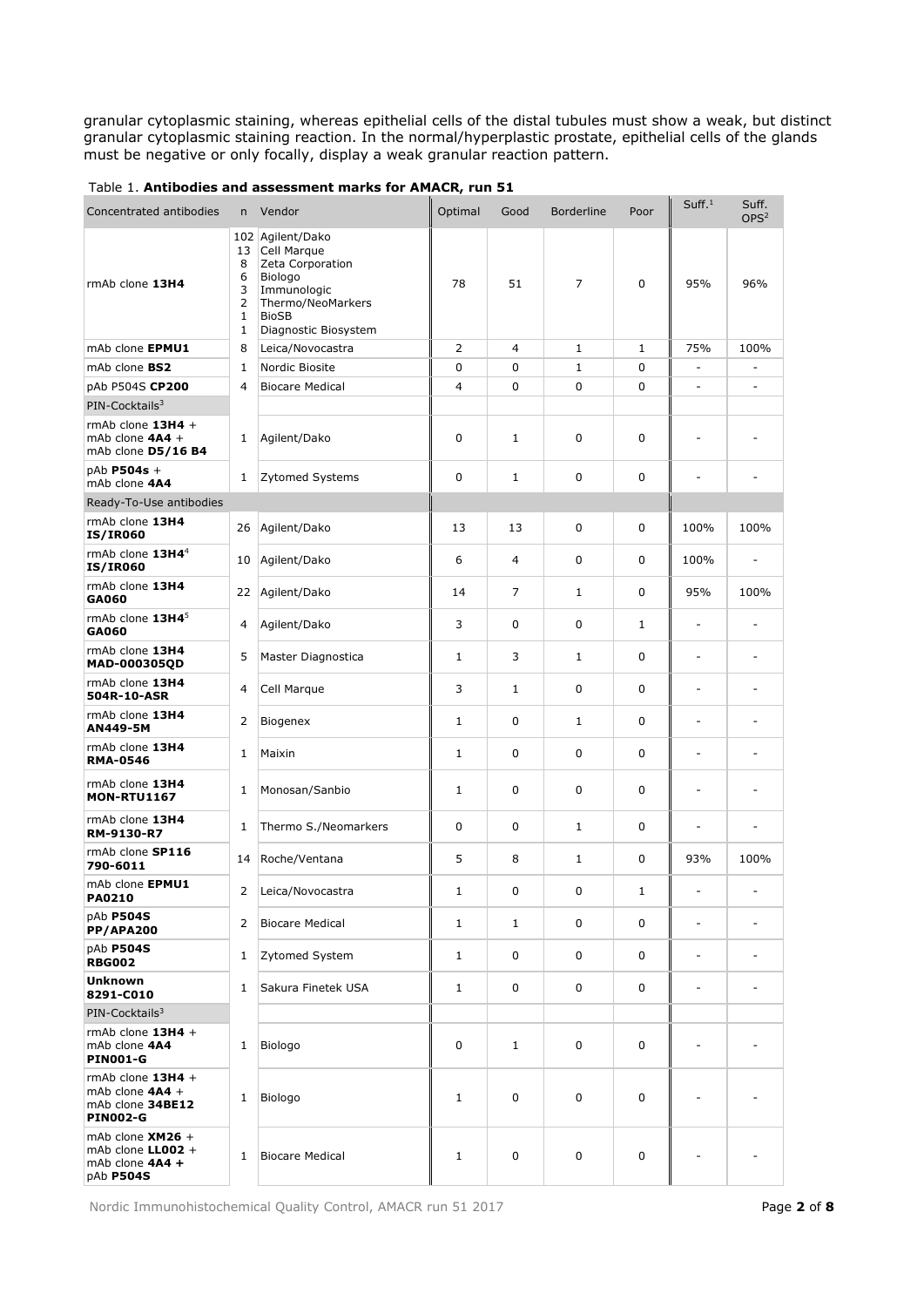| <b>PPM225</b> |     |     |     |    |       |        |  |
|---------------|-----|-----|-----|----|-------|--------|--|
| Total         | 250 | 138 | 95  | 14 | ۔     | $\sim$ |  |
| Proportion    |     | 55% | 38% | 6% | $1\%$ | 93%    |  |

1) Proportion of sufficient stains (optimal or good).

2) Proportion of sufficient stains with optimal protocol settings only, see below.

3) Only the specific reaction for AMACR was assessed.

4) RTU system developed for the Agilent/Dako semi-automatic system (Autostainer) but used by laboratories on different platforms (e.g. Leica BOND III/Max) or manually.

5) RTU system developed for the Agilent/Dako full-automated systems (Omnis) but used by laboratories on different platforms (e.g. Ventana Benchmark Ultra/XT).

#### **Detailed analysis of AMACR, Run 51**

The following protocol parameters were central to obtain optimal staining:

#### **Concentrated antibodies**

rmAb **13H4**: Protocols with optimal results were based on heat induced epitope retrieval (HIER) using Target Retrieval Solution (TRS 3-in-1) pH 9 (Dako/Agilent) (8/11) \*, TRS pH 9 (Dako/Agilent) (3/5), Cell Conditioning 1 (BenchMark, Ventana) (47/84), Bond Epitope Retrieval Solution 2 (Bond, Leica) (16/21), TRIS-EDTA/EGTA pH 9 (3/7) or Citrate pH 6.7 (1/1) as retrieval buffer. The rmAb was typically diluted in the range of 1:25-1:200 depending on the total sensitivity of the protocol employed. Using these protocol settings, 100 of 104 (96%) laboratories produced a sufficient staining (optimal or good). \* (number of optimal results/number of laboratories using this buffer)

mAb **EPMU1**: Protocols with optimal results were based on HIER using BERS2 (Leica) (2/6) as retrieval buffer and the mAb was diluted 1:50. Using these protocol settings, 2 of 2 (100%) laboratories produced a sufficient staining (optimal or good).

pAb **p504S, CP200**: Protocols with optimal results were based on HIER using CC1 (Ventana) (4/4). The pAb was typically diluted in the range of 1:50-1:200 depending on the total sensitivity of the protocol employed.

#### Table 3. **Proportion of optimal results for AMACR for the most commonly used antibody as concentrate on the 3 main IHC systems\***

| <u>ule 5 illulli 1116 979661119</u> |                           |                               |        |                             |                          |                    |                    |        |
|-------------------------------------|---------------------------|-------------------------------|--------|-----------------------------|--------------------------|--------------------|--------------------|--------|
| Concentrated<br>antibodies          | <b>Autostainer Link /</b> | <b>Dako</b><br><b>Classic</b> |        | <b>Dako</b><br><b>Omnis</b> | <b>BenchMark GX / XT</b> | Ventana<br>Ultra   | Bond III / Max     | Leica  |
|                                     | TRS pH                    | TRS pH                        | TRS pH | TRS pH                      | CC1 pH                   | CC <sub>2</sub> pH | ER <sub>2</sub> pH | ER1 pH |
|                                     | 9.0                       | 6.1                           | 9.0    | 6.1                         | 8.5                      | 6.0                | 9.0                | 6.0    |
| $rmAb$ 13H4                         | $9/11**$                  | -                             | 1/2    | $\overline{\phantom{a}}$    | 40/71                    | -                  | 13/16              |        |
|                                     | (82%)                     |                               |        |                             | (56%)                    |                    | $(81\%)$           |        |

\* Antibody concentration applied as listed above, HIER buffers and detection kits used as provided by the vendors of the respective systems.

\*\* (number of optimal results/number of laboratories using this buffer)

# **Ready-To-Use antibodies and corresponding systems**

rmAb clone **13H4**, product no. **IS/IR060**, Agilent/Dako, Autostainer:

Protocols with optimal results were based on HIER using TRS High pH 9 (K8004 or S2375) (efficient heating time 10-40 min. at 95-97°C), 20-30 min. incubation of the primary Ab and EnVision FLEX or Flex+ (K8000/K8002 + K8009) as detection systems. Using these protocol settings, 21 of 21 (100%) laboratories produced a sufficient staining result. One protocol with an optimal result was based on no pretreatment at all, incubated with primary Ab for 30 min and used EnVision FLEX (K8000) as detection system.

#### rmAb clone **13H4**, product no. **GA060**, Agilent/Dako, Omnis:

Protocols with optimal results were based on HIER using TRS High pH 9 (GV804) (efficient heating time 24-30 min. at 97°C), 10-30 min. incubation of the primary Ab and EnVision FLEX+ (GV800 + GV809) as the detection system. Using these protocol settings, 20 of 20 (100%) laboratories produced a sufficient staining result. One protocol with an optimal result was based on no pre-treatment at all, incubated with primary Ab for 30 min. and used EnVision FLEX (GV800/823) as detection system.

# rmAb clone **SP116,** product no. **790-6011,** Ventana, Benchmark Ultra/XT:

Protocols with optimal results were based on HIER using CC1 (efficient heating time 56-64 min. at 95- 100°C), 16-32 min. incubation of the primary Ab and OptiView (760-700) as detection system. Using these protocol settings, 5 of 5 (100%) laboratories produced an optimal staining result.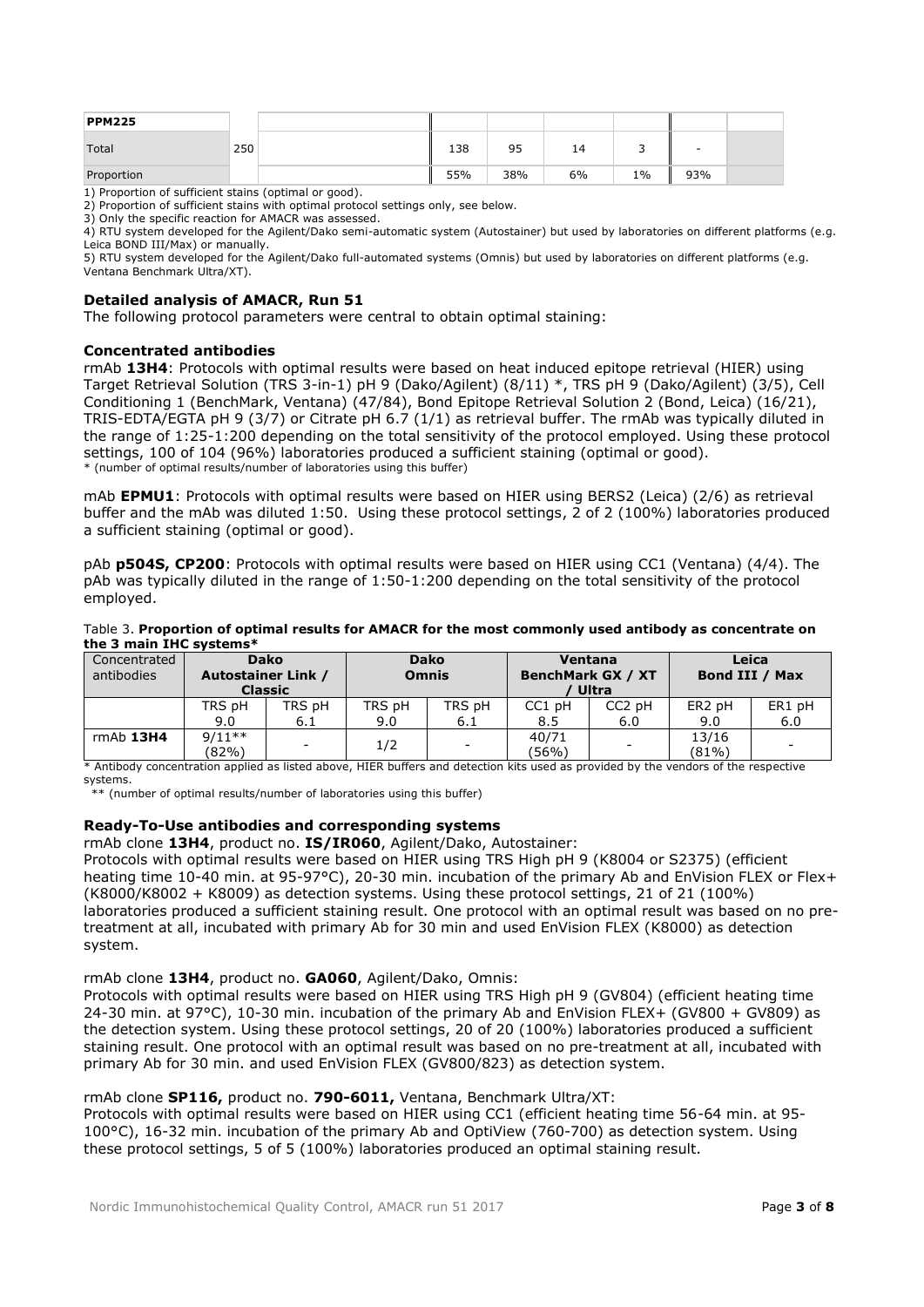mAb clone **EPMU1,** product no. **PA0210,** Leica/Novocastra, BOND III/BOND MAX: One protocol with an optimal result was based on HIER using Epitope retrieval solution pH 9/RE7119-CE

(efficient heating time 15 min. at 120°C), 15 min. incubation of the primary Ab and BOND Refine (DS9800) as detection system.

Table 4 summarizes the proportion of sufficient and optimal marks for the most commonly used RTU systems. The performance was evaluated both as "true" plug-and-play systems, performed strictly accordingly to the vendor recommendations and by laboratory modified systems changing basal protocol settings. Only protocols performed on the specific IHC stainer device were included.

| SYSLEIIIS                     |            |                                          |                                                   |             |  |
|-------------------------------|------------|------------------------------------------|---------------------------------------------------|-------------|--|
| RTU systems                   |            | <b>Recommended</b><br>protocol settings* | <b>Laboratory modified</b><br>protocol settings** |             |  |
|                               | Sufficient | Optimal                                  | Sufficient                                        | Optimal     |  |
| Dako AS<br>rmAb IS/IR060      | 100% (8/8) | 63% (5/8)                                | 100% (15/15)                                      | 53% (8/15)  |  |
| Dako Omnis<br>rmAb GA050      | 1/1        | 1/1                                      | 94% (17/18)                                       | 67% (12/18) |  |
| VMS Ultra/XT<br>rmAb 790-6011 | 2/2        | 0/2                                      | 92% (11/12)                                       | 42% (5/12)  |  |

| Table 4. Proportion of sufficient and optimal results for AMACR for the most commonly used RTU IHC |  |
|----------------------------------------------------------------------------------------------------|--|
| systems                                                                                            |  |

\* Protocol settings recommended by vendor – Retrieval method and duration, Ab incubation times, detection kit, IHC stainer/equipment. \*\* Significant modifications: retrieval method, retrieval duration and Ab incubation time altered >25%, detection kit – only protocols performed on the specified vendor IHC stainer integrated.

# **Comments**

In this assessment and in concordance with the previous AMACR assessments, the prevalent feature of an insufficient staining result was a too weak or completely false negative staining reaction of cells expected to be demonstrated. This pattern was seen in 88% (15 of 17) of the insufficient results. Most participating laboratories were able to demonstrate AMACR in neoplastic cells of the prostate adenocarcinoma, whereas the demonstration of AMACR in the distal tubules of the kidney and in the neoplastic cells of the PIN was more challenging and only seen with appropriate protocol settings. For the remaining insufficient results, the staining patterns were characterized by false positive staining reaction due to contamination with smooth muscle cell marker (e.g. actin) compromising interpretation.

60% (151 of 250) of the laboratories used concentrated Ab format within laboratory developed (LD) assays for AMACR including PIN-cocktails. The rmAb 13H4 was the most widely used Ab and used, within a LD assay, the rmAb 13H4 gave an overall pass rate of 95% (129 of 136) and 57% (78 of 136) optimal. The rmAb 13H4 could be used to obtain optimal staining results on the respective automatic platforms from the three major vendors as shown in Table 3.

HIER, preferable in an alkaline buffer in combination with a careful calibration of the primary Ab seem to be the most critical parameters for a sufficient and optimal result. In this run, optimal results could be obtained by using a 2-step multimer/polymer detection system (e.g. UltraView/Ventana or Flex/Dako). However, the general performance of the assays was significant improved by applying a 3-step multimer/polymer detection system (e.g. OptiView with or without amplification/Ventana or Flex+/Dako). Using optimal protocol settings for the rmAb 13H4 as concentrate and dividing protocols into groups based on the assessment score, 68% (44 of 65) and 32% (21 of 65) of protocols with optimal results applied a 3-step multimer/polymer or a 2-step multimer/polymer detection system, respectively. In comparison, for protocols assessed as good, the proportion of laboratories using a 3-step multimer/polymer declined to 45% (18 of 40), whereas the number of assays based on 2-step multimer/polymer detection system increased to 55% (22 of 40). None of the laboratories obtaining an insufficient result used a 3- step multimer/polymer detections system.

Eight laboratories used the mAb EPMU1 within a LD assay and 75% (6 of 8) produced a sufficient result of which 25% (2 of 8) were assessed as optimal. The mAb was mainly applied on the Leica BOND platforms, BOND-III/MAX (6 of 8), giving an overall pass rate of 83% (5 of 6) of which two were assessed as optimal. All used HIER in BERS2 as retrieval buffer and Bond Refine as detection system. The two optimal protocols used the primary Ab in relative high concentration (1:50), whereas the protocols assessed as good or borderline used lower concentrations (dilution range of 1:200-1:800). The two remaining assays were performed on the Benchmark Ultra (Ventana), using HIER in CC1 and UltraView with or without amplification as detection systems. One of these was assessed as sufficient (good).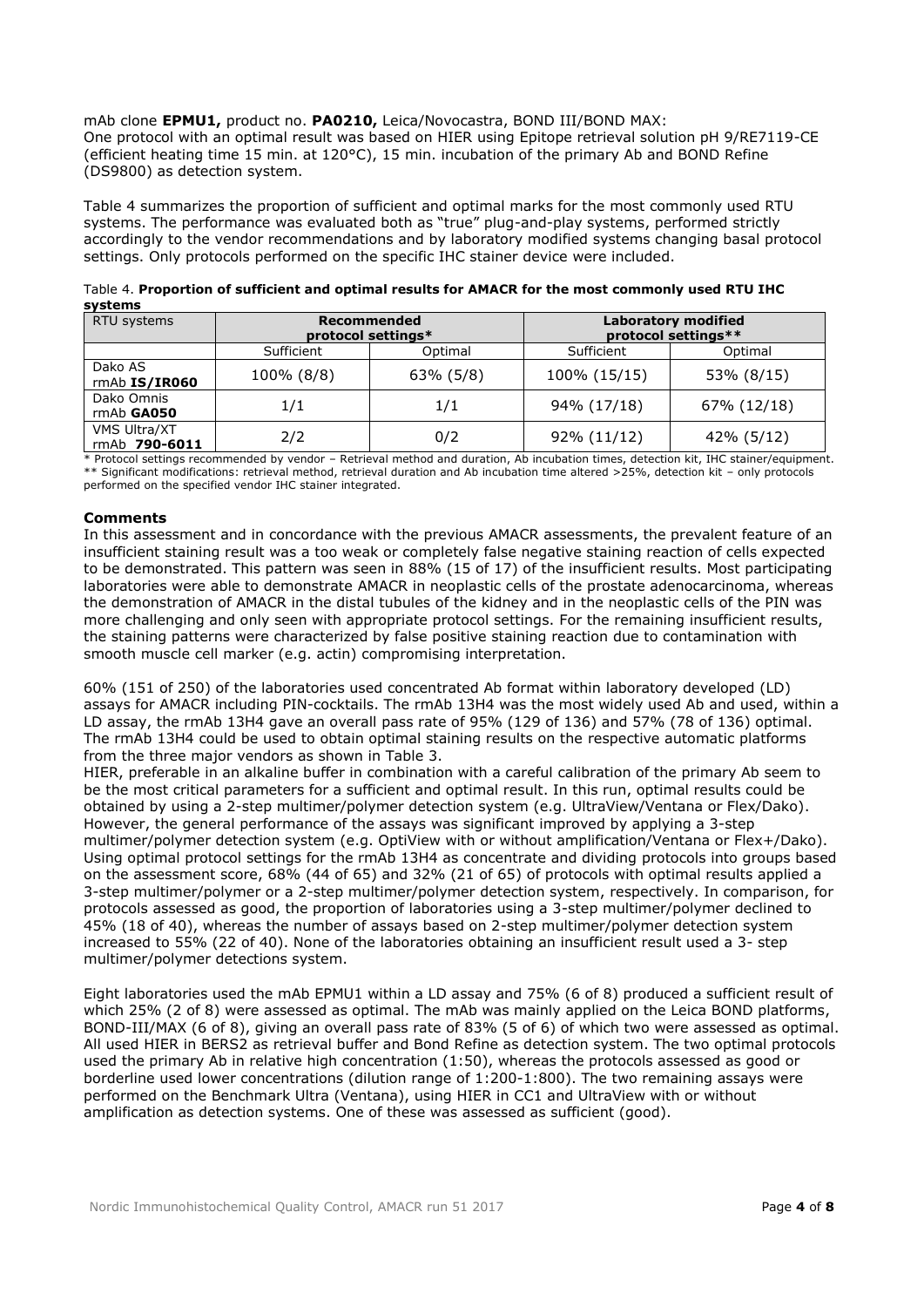All protocols (4 of 4) based on the pAb P504S, CP200 were assessed as optimal. All were stained on Ventana platforms (Bencmark Ultra or XT) using HIER in CC1 as retrieval buffer (efficient HIER time 36-64 min. at 95-100°C), dilution range 1:50-1:200 of the primary Ab and OptiView or UltraView as detection system.

40% (99 of 250) of the laboratories used Ready-To-Use (RTU) systems for detection of AMACR including PIN-cocktails. In general, the RTU systems from the two major vendors (Agilent/Dako and Roche/Ventana) all gave a high proportion of sufficient and optimal results. Both vendor and laboratory modified protocol settings could be used to produce a sufficient result. Following protocol recommendations, as provided by the respective vendors, a pass rate of 100% was obtained (see Table 4).

The RTU systems IS/IR/GA060 based on rmAb clone 13H4 (Dako) was used by 48 laboratories. An overall pass rate of 98% (47 of 48) was seen and 56% (27 of 48) were optimal. In this assessment, the RTU system IS/IR060 (Autostainer) provided the highest proportion of sufficient results (100%, 26 of 26) of which 50% (13 of 26) were optimal. The RTU system GA060 (Omnis) provided a slightly lower pass rate of 95% (21 of 22) of which 64% (14 of 22) were optimal. The vendor recommended protocol settings is based on HIER in TRS pH 9 (30 min. at 97°C), incubation of the primary Ab for 17.5 min. and Flex+ (GV800/823 + GV821) as detection system. Only one laboratory followed this recommendation (assessed as optimal). Most laboratories (17 of 18) modified the assays, typically adjusting incubation time in primary Ab or reducing efficient HIER time in TRS pH 9. One protocol assessed as insufficient, used HIER in TRS pH 6.1 (30 min. at 97°C) and reduced incubation time of the primary Ab to 15 min. The RTU systems IS/IR/GA060 were used off-label (other automatic platforms or manually) by 13 laboratories and all were assessed as sufficient (see Table 1).

The Ventana RTU system based on rmAb clone SP116 (790-6011), developed for the BenchMark IHC platforms, was used by 14 participants. An overall pass rate of 93% (13 of 14) was seen and 36% (5 of 14) were optimal. Optimal results could only be obtained by using laboratory modified protocol settings, typically prolonging incubation time in primary Ab, performing HIER in CC1 for 56-64 min. at  $95^{\circ}$ C and applying OptiView as the detection system. If the stainings were performed, according to the official protocol recommendations provided by Ventana (HIER in CC1 64 min. at 95 $\degree$ C, 16 min. incubation with primary Ab and UltraView (760-501) as the detection system), none of two submitted protocols provided optimal results – both assessed as good. Using all protocol settings, and UltraView with or without amplification as detection systems, the pass rate was 100% (3 of 3) but none were assessed as optimal. One protocol was assessed as insufficient despite using protocol settings similar to assays providing sufficient results.

In total, five laboratories used PIN-cocktails, both within LD assays and as RTU-formats, for detection of AMACR. All were assessed as sufficient and 40% (2 of 5) produced an optimal result.

This was the third NordiQC assessment of AMACR (see Table 2). A pass rate of 93% was obtained which is a minor improvement to 90% in run 26, 2009. The accessibility of robust clones (e.g. rmAb 13H4, rmAb SP116, pAb CP200 and mAb EPMU1), use of efficient HIER preferable in alkaline buffer and careful calibration of the primary Ab, accounts for the overall high pass rate in this run.

#### **Controls**

Kidney is recommended as positive tissue control for AMACR: Virtually all epithelial cells of the proximal tubules must show a strong and distinct granular cytoplasmic staining, whereas epithelial cells of the distal tubules must display a weak granular cytoplasmic staining reaction. Normal prostate is recommended as negative tissue control for AMACR: The epithelial cells must be negative or only show a focal staining reaction.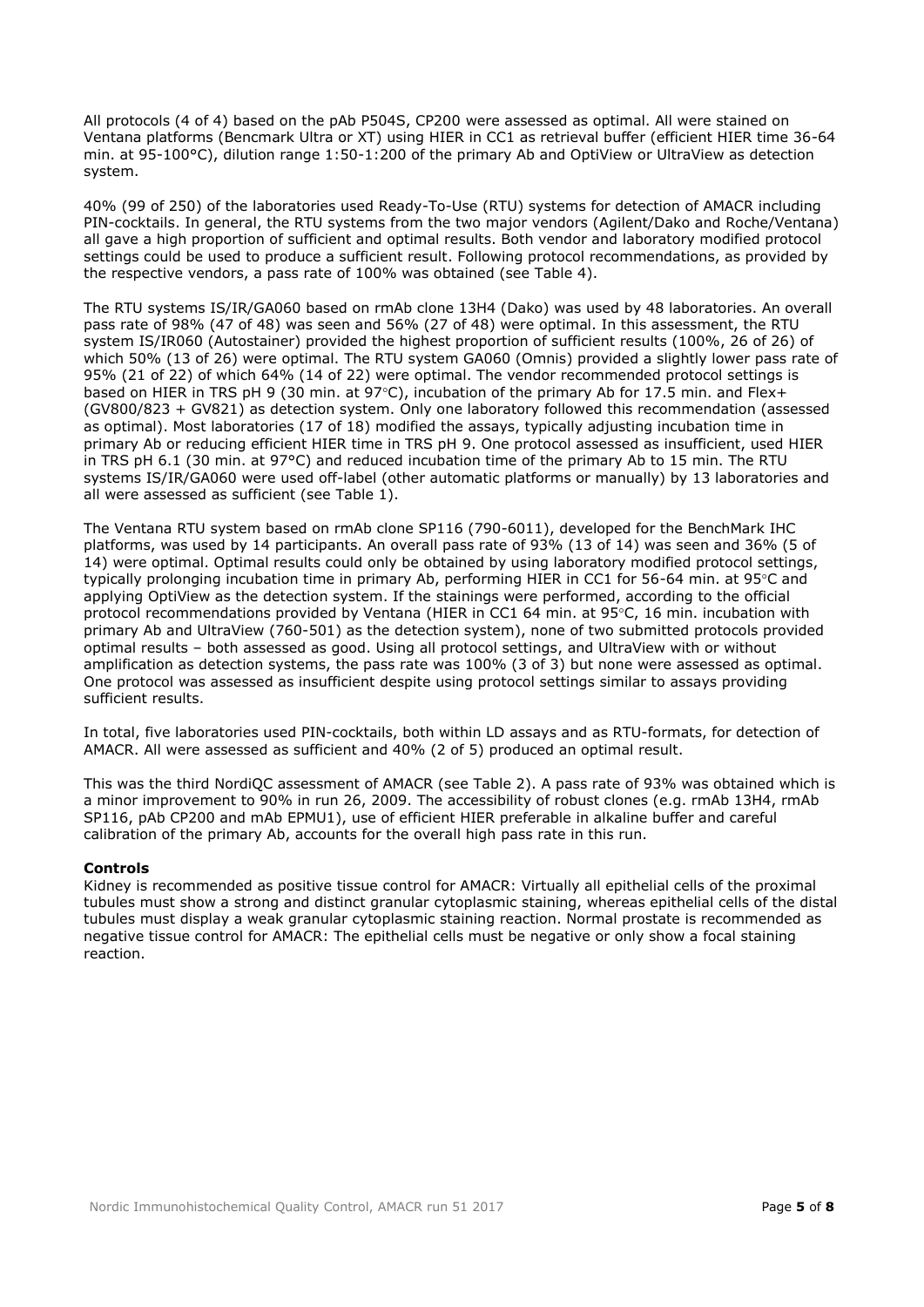

Fig. 1a (x600)

Optimal staining reaction for AMACR of kidney using the rmAb 13H4 as concentrate on the Omnis, HIER in an alkaline buffer (TRS pH 9) and a 3-step polymer based detection system (FLEX+, Dako) - same protocol used in Figs. 2a-5a. The epithelial cells of the proximal tubules show a strong granular cytoplasmic staining, whereas the distal tubules only display a weak granular cytoplasmic staining reaction.



#### Fig. 2a (x200)

Optimal staining reaction for AMACR of the

normal/hyperplastic prostate using the same protocol as in Fig. 1a. The epithelial cells of the glands are negative or only focally, displays a weak granular cytoplasmic staining reaction.



# Fig. 1b (x600)

Insufficient staining reaction for AMACR of kidney using the rmAb 13H4 as concentrate (too diluted) on the Omnis, HIER in an alkaline buffer (TRS pH 9) and the less sensitive 2-step polymer based detection system (FLEX, Dako) - same protocol used in Figs. 2b-5b. The intensity of the staining reaction is significantly reduced, and the distal tubules are false negative - compare with Fig. 1a (same field).



#### Fig. 2b (x200)

Insufficient staining reaction for AMACR of the normal/hyperplastic prostate using same protocol as in Fig. 1b. Although the staining pattern is as expected the protocol provided too low sensitivity - compare with Fig. 2a (same field), but also with Figs. 1a-1b, 3a-3b, 4a-4b and 5a-5b.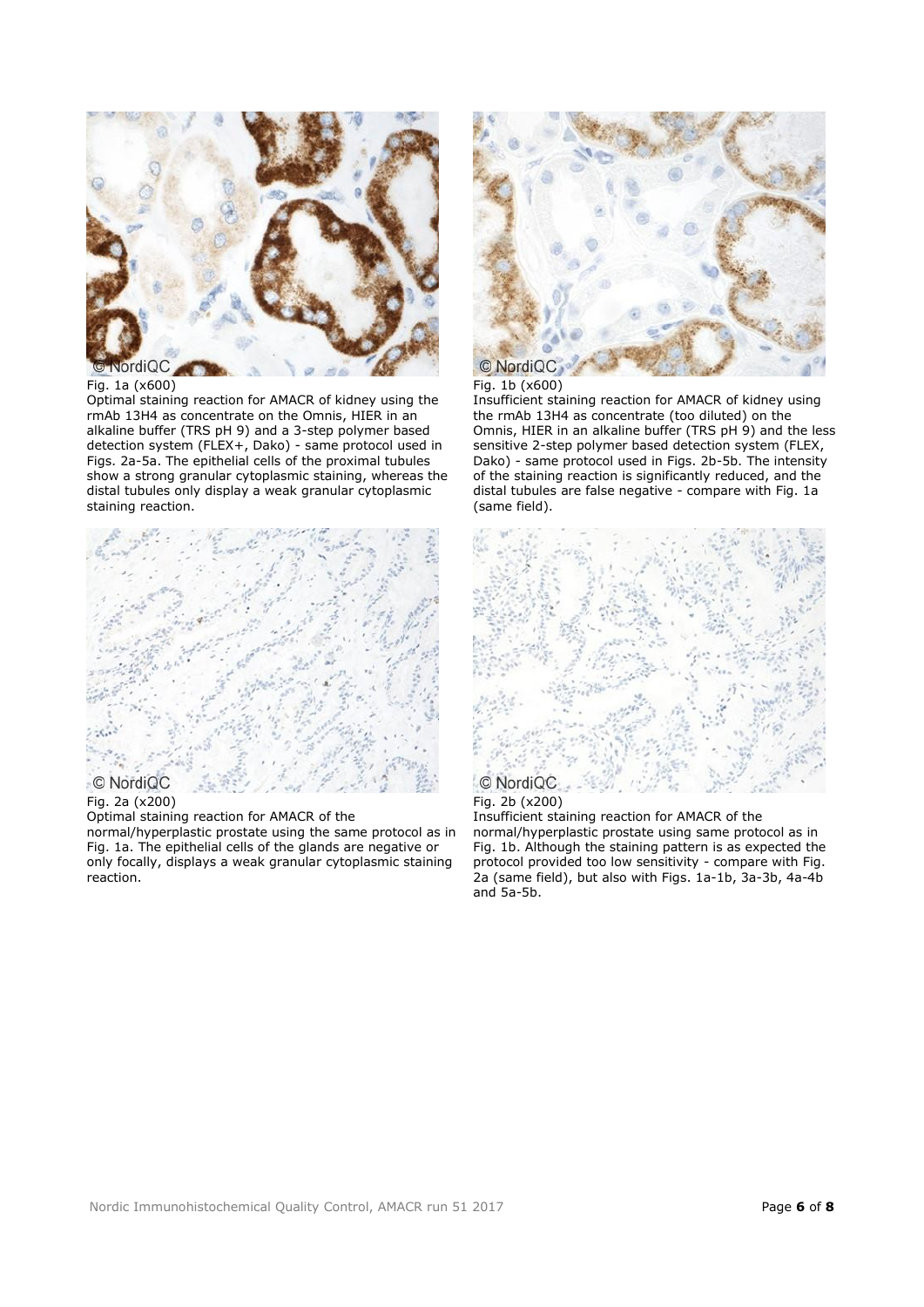

# Fig. 3a (x200)

Optimal staining reaction for AMACR of colon using same protocol as in Figs. 1a - 2a. The vast majority of luminal epithelial cells display a strong, distinct granular cytoplasmic staining reaction. The same staining pattern was also seen in the basal compartment of the colon crypts.



Fig. 4a (x200)

Optimal staining reaction for AMACR of the PIN using same protocol as in Figs. 1a - 3a. The majority of neoplastic cells displays a moderate to strong, distinct granular staining reaction.



# Fig. 3b (x200)

Insufficient staining reaction for AMACR of the colon using same protocol as in Figs. 1b - 2b. The luminal epithelial cells show a faint to weak staining reaction and the proportion of stained cells is reduced - compare with Fig. 3a (same field).



Fig. 4b (x200) Insufficient staining reaction for AMACR of the PIN using

same protocol as in Figs. 1b - 3b. The proportion of stained neoplastic cells is reduced, and intensity is too weak - compare with Fig. 4a (same field).